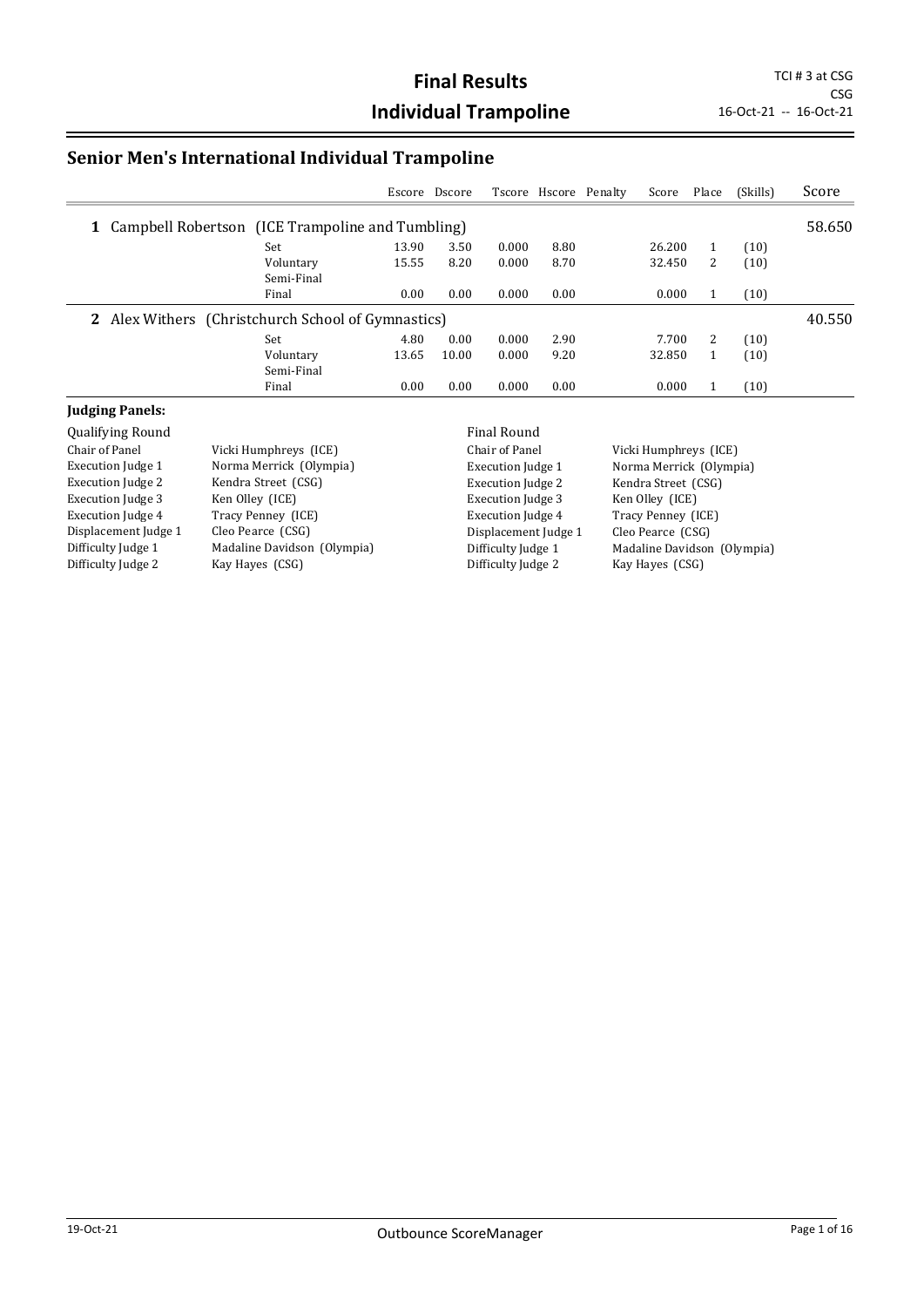## **Snr Women's International Individual Trampoline**

|                          |                                               | Escore Dscore |      |                          | Tscore Hscore Penalty | Score                   | Place | (Skills) | Score  |
|--------------------------|-----------------------------------------------|---------------|------|--------------------------|-----------------------|-------------------------|-------|----------|--------|
|                          | Natalie Donovan (ICE Trampoline and Tumbling) |               |      |                          |                       |                         |       |          | 34.125 |
|                          | Set                                           | 1.43          | 1.00 | 0.000                    | 1.00                  | 3.425                   |       | (10)     |        |
|                          | Voluntary                                     | 14.90         | 6.80 | 0.000                    | 9.00                  | 30.700                  |       | (10)     |        |
|                          | Semi-Final                                    |               |      |                          |                       |                         |       |          |        |
|                          | Final                                         | 0.00          | 0.00 | 0.000                    | 0.00                  | 0.000                   |       | (10)     |        |
| <b>Judging Panels:</b>   |                                               |               |      |                          |                       |                         |       |          |        |
| <b>Qualifying Round</b>  |                                               |               |      | Final Round              |                       |                         |       |          |        |
| Chair of Panel           | Vicki Humphreys (ICE)                         |               |      | Chair of Panel           |                       | Vicki Humphreys (ICE)   |       |          |        |
| Execution Judge 1        | Norma Merrick (Olympia)                       |               |      | <b>Execution Judge 1</b> |                       | Norma Merrick (Olympia) |       |          |        |
| <b>Execution Judge 2</b> | Kendra Street (CSG)                           |               |      | <b>Execution Judge 2</b> |                       | Kendra Street (CSG)     |       |          |        |

| Execution Judge 2        | Kendra Street (CSG)         | <b>Execution Judge 2</b> | Kendra Street (CSG)         |
|--------------------------|-----------------------------|--------------------------|-----------------------------|
| <b>Execution Judge 3</b> | Ken Olley (ICE)             | <b>Execution Judge 3</b> | Ken Olley (ICE)             |
| Execution Judge 4        | Tracy Penney (ICE)          | Execution Judge 4        | Tracy Penney (ICE)          |
| Displacement Judge 1     | Cleo Pearce (CSG)           | Displacement Judge 1     | Cleo Pearce (CSG)           |
| Difficulty Judge 1       | Madaline Davidson (Olympia) | Difficulty Judge 1       | Madaline Davidson (Olympia) |
| Difficulty Judge 2       | Kay Hayes (CSG)             | Difficulty Judge 2       | Kay Hayes (CSG)             |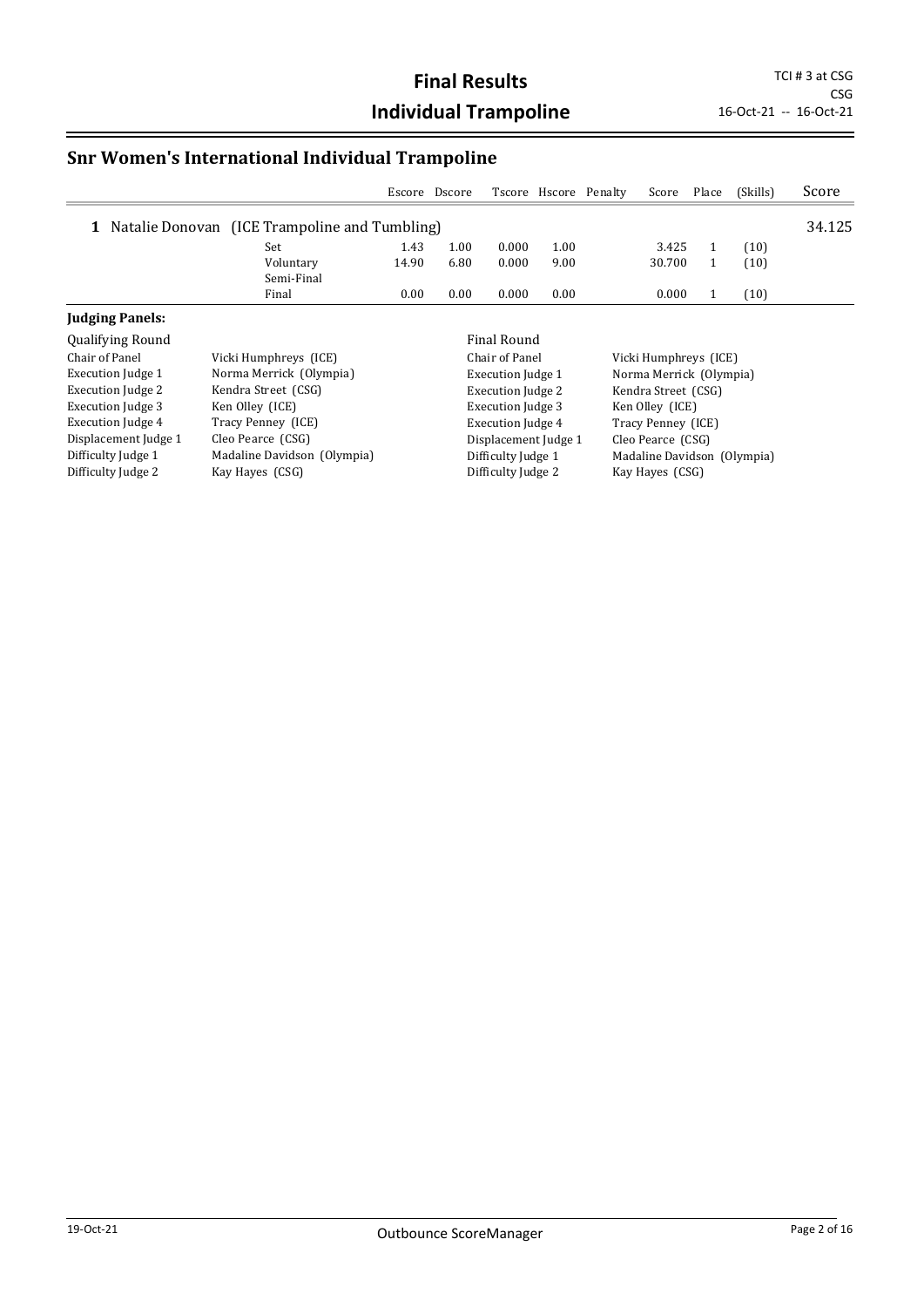## **Junior Women's International Individual Trampoline**

|                         | Escore                                      |       | Dscore |                    |      | Tscore Hscore Penalty | Score  | Place | (Skills) | Score  |
|-------------------------|---------------------------------------------|-------|--------|--------------------|------|-----------------------|--------|-------|----------|--------|
| 1                       | Tamara Marcijasz (Olympia Gymnastic Sports) |       |        |                    |      |                       |        |       |          | 57.900 |
| GS513472                | Set                                         | 15.65 | 0.00   | 0.000              | 9.20 |                       | 24.850 |       | (10)     |        |
|                         | 15.75<br>Voluntary                          |       | 7.90   | 0.000              | 9.40 |                       | 33.050 |       | (10)     |        |
|                         | Semi-Final                                  |       |        |                    |      |                       |        |       | (10)     |        |
|                         | Final                                       | 0.00  | 0.00   | 0.000              | 0.00 |                       | 0.000  |       | (10)     |        |
| <b>Judging Panels:</b>  |                                             |       |        |                    |      |                       |        |       |          |        |
| <b>Qualifying Round</b> |                                             |       |        | <b>Final Round</b> |      |                       |        |       |          |        |

| Chair of Panel       | Vicki Humphreys (ICE)       | Chair of Panel           | Vicki Humphreys (ICE)       |
|----------------------|-----------------------------|--------------------------|-----------------------------|
| Execution Judge 1    | Norma Merrick (Olympia)     | Execution Judge 1        | Norma Merrick (Olympia)     |
| Execution Judge 2    | Kendra Street (CSG)         | <b>Execution Judge 2</b> | Kendra Street (CSG)         |
| Execution Judge 3    | Ken Olley (ICE)             | Execution Judge 3        | Ken Olley (ICE)             |
| Execution Judge 4    | Tracy Penney (ICE)          | Execution Judge 4        | Tracy Penney (ICE)          |
| Displacement Judge 1 | Cleo Pearce (CSG)           | Displacement Judge 1     | Cleo Pearce (CSG)           |
| Difficulty Judge 1   | Madaline Davidson (Olympia) | Difficulty Judge 1       | Madaline Davidson (Olympia) |
| Difficulty Judge 2   | Kay Hayes (CSG)             | Difficulty Judge 2       | Kay Hayes (CSG)             |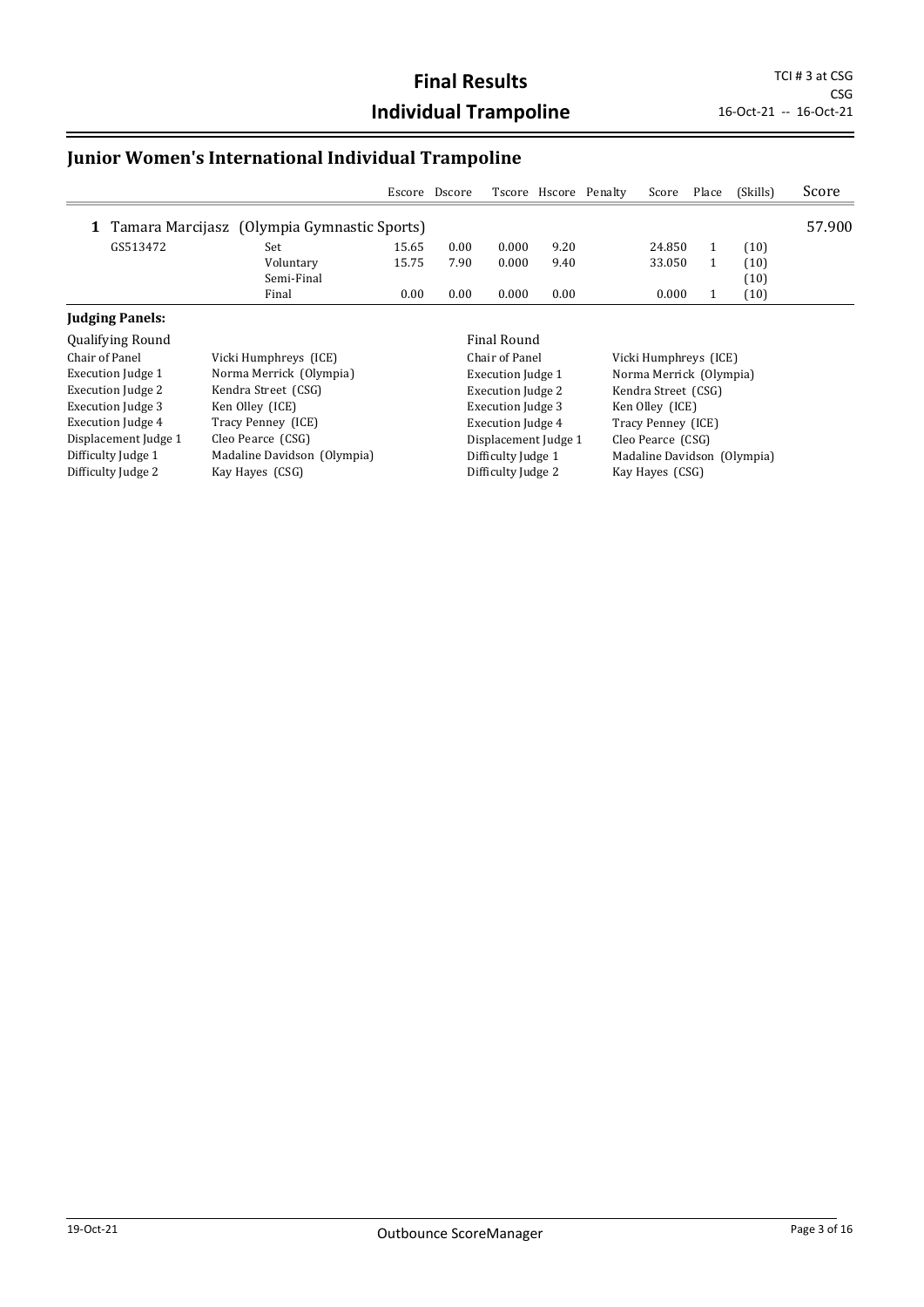### **Sub-Junior Women's International Individual Trampoline**

|                        |                                                   |       | Escore Dscore |                        |      | Tscore Hscore Penalty | Score                                                                                                             | Place | (Skills) | Score  |
|------------------------|---------------------------------------------------|-------|---------------|------------------------|------|-----------------------|-------------------------------------------------------------------------------------------------------------------|-------|----------|--------|
| 1                      | Lauren Sheere (Olympia Gymnastic Sports)          |       |               |                        |      |                       |                                                                                                                   |       |          | 49.075 |
| GS164991               | Set                                               | 10.20 | 0.00          | 0.000                  | 5.60 |                       | 15.800                                                                                                            |       | (6)      |        |
|                        | Voluntary                                         | 15.78 | 8.10          | 0.000                  | 9.40 |                       | 33.275                                                                                                            |       | (10)     |        |
|                        | Semi-Final                                        |       |               |                        |      |                       |                                                                                                                   |       | (10)     |        |
|                        | Final                                             | 0.00  | 0.00          | 0.000                  | 0.00 |                       | 0.000                                                                                                             |       | (10)     |        |
| <b>Judging Panels:</b> |                                                   |       |               |                        |      |                       |                                                                                                                   |       |          |        |
| Qualifying Round       |                                                   |       |               | Final Round            |      |                       |                                                                                                                   |       |          |        |
| Chain of Danal         | $U_{\rm tot}$ $U_{\rm t}$ $U_{\rm t}$ $U_{\rm t}$ |       |               | $C1$ and $C2$ and $C3$ |      |                       | $U: \mathbb{R}$ $U: \mathbb{R}$ $\rightarrow$ $\mathbb{R}$ $\rightarrow$ $\rightarrow$ $\rightarrow$ $\mathbb{R}$ |       |          |        |

Difficulty Judge 2

| Chair of Panel       | Vicki Humphreys (ICE)       | Chair of Pane        |
|----------------------|-----------------------------|----------------------|
| Execution Judge 1    | Norma Merrick (Olympia)     | <b>Execution</b> Juc |
| Execution Judge 2    | Kendra Street (CSG)         | Execution Juc        |
| Execution Judge 3    | Ken Olley (ICE)             | Execution Juc        |
| Execution Judge 4    | Tracy Penney (ICE)          | <b>Execution</b> Juc |
| Displacement Judge 1 | Cleo Pearce (CSG)           | Displacemen          |
| Difficulty Judge 1   | Madaline Davidson (Olympia) | Difficulty Jud       |

Difficulty Judge 2 Kay Hayes (CSG)

el Vicki Humphreys (ICE) dge 1 Norma Merrick (Olympia) dge 2 Kendra Street (CSG)<br>dge 3 Ken Olley (ICE) Ken Olley (ICE) dge 4 Tracy Penney (ICE) nt Judge 1 Cleo Pearce (CSG) )<br>Ige 1 Madaline Davidson (Olympia)<br>Ige 2 Kay Hayes (CSG)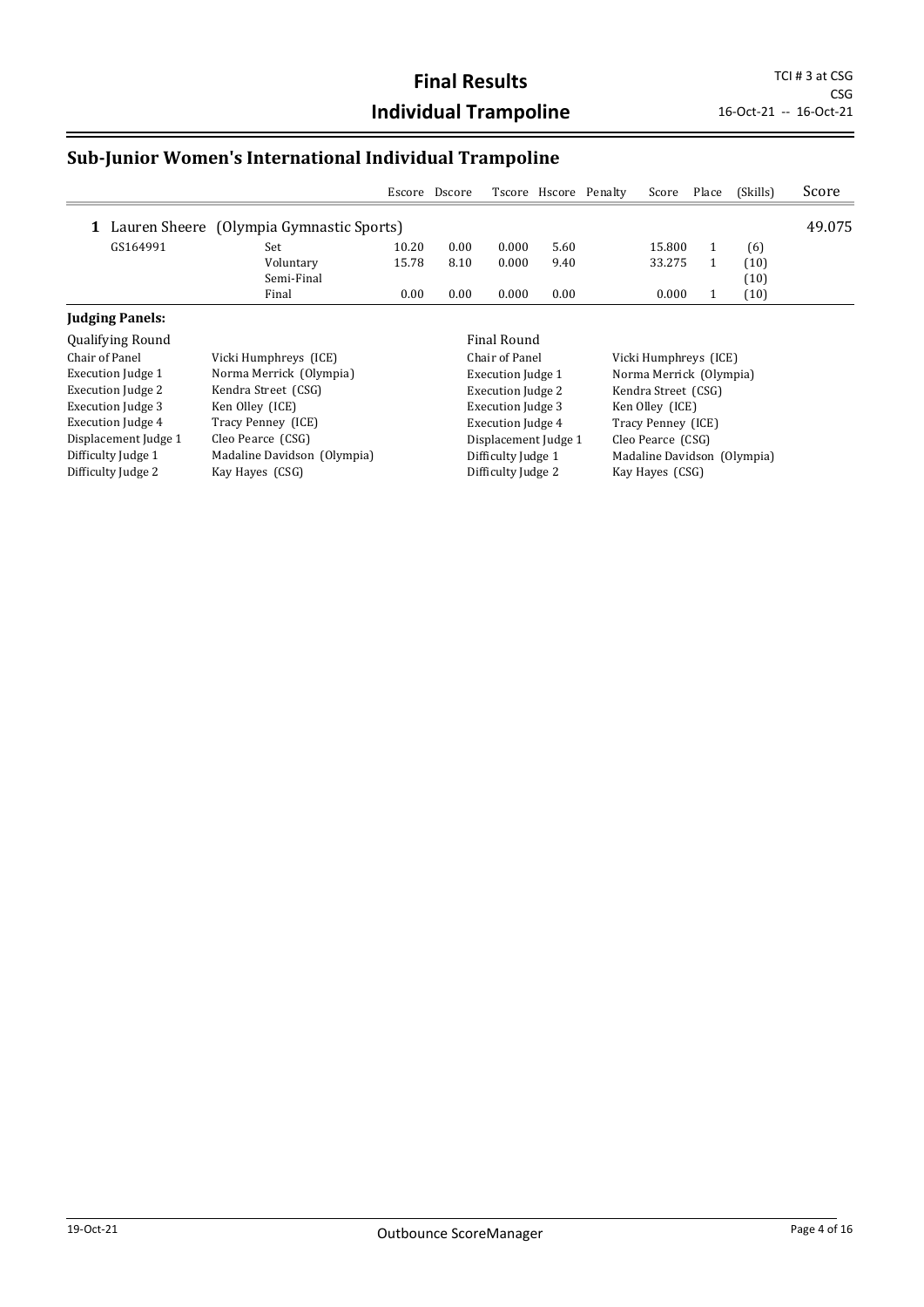### **Youth Women's International Individual Trampoline**

|              |                                               | Escore | Dscore |       |      | Tscore Hscore Penalty | Score  | Place | (Skills) | Score  |
|--------------|-----------------------------------------------|--------|--------|-------|------|-----------------------|--------|-------|----------|--------|
| 1            | Liliana Gunther (Olympia Gymnastic Sports)    |        |        |       |      |                       |        |       |          | 56.950 |
| GS212276     | Set                                           | 16.45  | 0.00   | 0.000 | 9.40 |                       | 25.850 | 1     | (10)     |        |
|              | Voluntary                                     | 15.40  | 6.60   | 0.000 | 9.10 |                       | 31.100 |       | (10)     |        |
|              | Semi-Final                                    |        |        |       |      |                       |        |       | (10)     |        |
|              | Final                                         | 0.00   | 0.00   | 0.000 | 0.00 |                       | 0.000  |       | (10)     |        |
| $\mathbf{z}$ | Phoenix Johnson (ICE Trampoline and Tumbling) |        |        |       |      |                       |        |       |          | 52.250 |
|              | Set                                           | 14.43  | 0.00   | 0.000 | 8.70 |                       | 23.125 | 2     | (10)     |        |
|              | Voluntary                                     | 14.73  | 5.20   | 0.000 | 9.20 |                       | 29.125 | 2     | (10)     |        |
|              | Semi-Final                                    |        |        |       |      |                       |        |       |          |        |
|              | Final                                         | 0.00   | 0.00   | 0.000 | 0.00 |                       | 0.000  |       | (10)     |        |

#### **Judging Panels:**

Qualifying Round Final Round Vicki Humphreys (ICE) Execution Judge 1 Norma Merrick (Olympia) Execution Judge 2 Kendra Street (CSG) Execution Judge 3 Ken Olley (ICE) Execution Judge 4 Tracy Penney (ICE) Displacement Judge 1 Cleo Pearce (CSG) Difficulty Judge 1 Madaline Davidson (Olympia) Difficulty Judge 2 Kay Hayes (CSG)

Chair of Panel Vicki Humphreys (ICE) Execution Judge 2 Kendra Street (CSG) Execution Judge 3 Ken Olley (ICE) Execution Judge 4 Tracy Penney (ICE) Displacement Judge 1 Cleo Pearce (CSG) Difficulty Judge 2 Kay Hayes (CSG)

Execution Judge 1 Norma Merrick (Olympia) Difficulty Judge 1 Madaline Davidson (Olympia)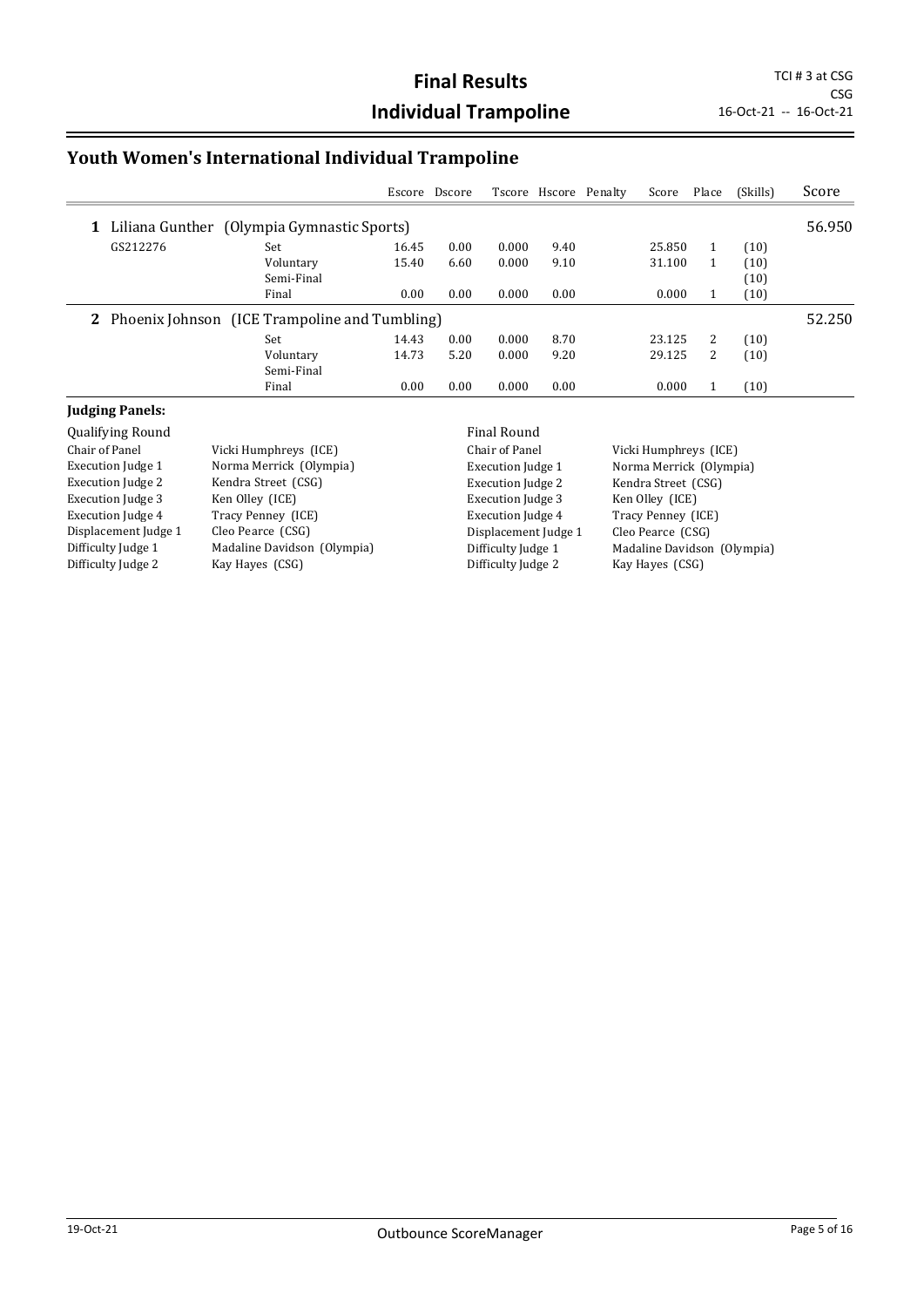CSG

#### **17+ Men's Individual Trampoline**

|                                                             | Escore             | Dscore |       |      | Tscore Hscore Penalty | Score  | Place | (Skills) | Score  |
|-------------------------------------------------------------|--------------------|--------|-------|------|-----------------------|--------|-------|----------|--------|
| <b>1</b> Bradon Freeman (Christchurch School of Gymnastics) |                    |        |       |      |                       |        |       |          | 55.550 |
| Set                                                         | 16.05              | 0.00   | 0.000 | 9.70 |                       | 25.750 |       | (10)     |        |
|                                                             | Voluntary<br>16.10 | 4.40   | 0.000 | 9.30 |                       | 29.800 |       | (10)     |        |
|                                                             | Semi-Final         |        |       |      |                       |        |       |          |        |
|                                                             | Final<br>0.00      | 0.00   | 0.000 | 0.00 |                       | 0.000  |       | (10)     |        |
| 2 Taynan Keen (ICE Trampoline and Tumbling)                 |                    |        |       |      |                       |        |       |          | 52.800 |
| Set                                                         | 15.40              | 0.00   | 0.000 | 9.70 |                       | 25.100 | 2     | (10)     |        |
|                                                             | Voluntary<br>13.70 | 6.00   | 0.000 | 8.00 |                       | 27.700 | 2     | (10)     |        |
|                                                             | Semi-Final         |        |       |      |                       |        |       |          |        |
|                                                             | Final<br>0.00      | 0.00   | 0.000 | 0.00 |                       | 0.000  |       | (10)     |        |

#### **Judging Panels:**

Qualifying Round<br>
Chair of Panel **Final Round Round Round Round Round Round** Chair of Panel Execution Judge 1 Ilonka Buwalda (ICE) Execution Judge 2 Kay Hayes (CSG) Execution Judge 3 Kendra Street (CSG) Execution Judge 4 Grant Lucas (ICE) Displacement Judge 1 Helen Howden (Olympia) Difficulty Judge 1 Vicki Humphreys (ICE)

Norma Merrick (Olympia)

Chair of Panel Norma Merrick (Olympia) Execution Judge 1 Ilonka Buwalda (ICE) Execution Judge 2 Kay Hayes (CSG) Execution Judge 3 Kendra Street (CSG) Execution Judge 4 Grant Lucas (ICE) Difficulty Judge 1 Vicki Humphreys (ICE)

Displacement Judge 1 Helen Howden (Olympia)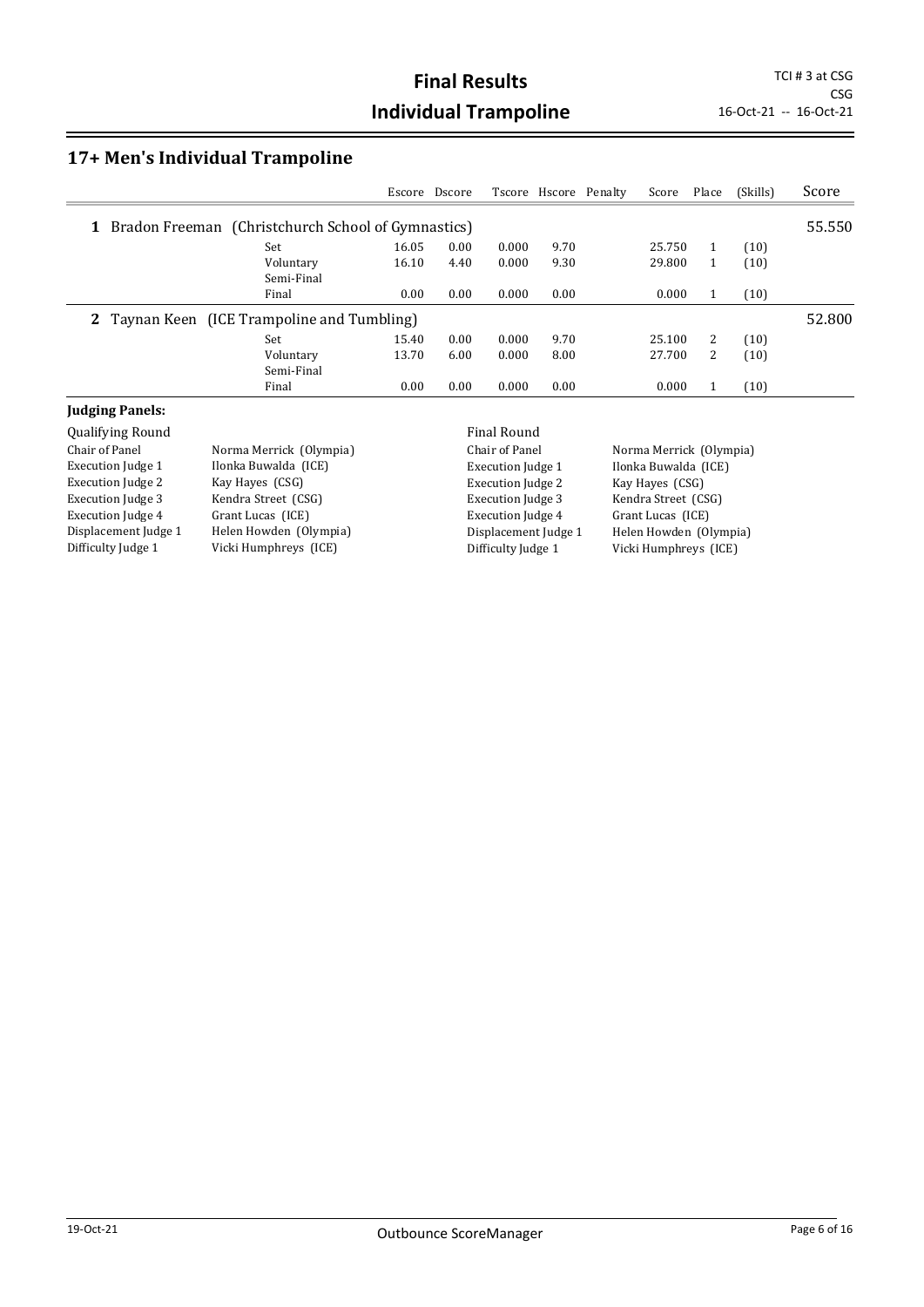#### **17+ Women's Individual Trampoline**

|                                               | Escore | Dscore |       |      | Tscore Hscore Penalty | Score  | Place | (Skills) | Score  |
|-----------------------------------------------|--------|--------|-------|------|-----------------------|--------|-------|----------|--------|
| Erika Ward (ICE Trampoline and Tumbling)<br>1 |        |        |       |      |                       |        |       |          | 54.450 |
| Set                                           | 14.90  | 0.00   | 0.000 | 9.90 |                       | 24.800 | 1     | (10)     |        |
| Voluntary<br>Semi-Final                       | 15.15  | 5.10   | 0.000 | 9.40 |                       | 29.650 |       | (10)     |        |
| Final                                         | 0.00   | 0.00   | 0.000 | 0.00 |                       | 0.000  | 1     | (10)     |        |
| 2 Hollie Ward (ICE Trampoline and Tumbling)   |        |        |       |      |                       |        |       |          | 50.225 |
| Set                                           | 14.15  | 0.00   | 0.000 | 9.70 | 2.00                  | 21.850 | 2     | (10)     |        |
| Voluntary<br>Semi-Final                       | 14.78  | 3.90   | 0.000 | 9.70 |                       | 28.375 | 2     | (10)     |        |
| Final                                         | 0.00   | 0.00   | 0.000 | 0.00 |                       | 0.000  |       | (10)     |        |

#### **Judging Panels:**

Qualifying Round<br>
Chair of Panel **Final Round**<br>
Chair of Panel **Final Round Round Round Round Round Round Round Round Round Round Round Round Round Round Round R** Execution Judge 1 Ilonka Buwalda (ICE) Execution Judge 2 Kay Hayes (CSG) Execution Judge 3 Kendra Street (CSG) Execution Judge 4 Grant Lucas (ICE) Displacement Judge 1 Helen Howden (Olympia) Difficulty Judge 1 Vicki Humphreys (ICE)

Norma Merrick (Olympia)

Chair of Panel Norma Merrick (Olympia) Execution Judge 1 Ilonka Buwalda (ICE) Execution Judge 2 Kay Hayes (CSG) Execution Judge 3 Kendra Street (CSG) Execution Judge 4 Grant Lucas (ICE) Difficulty Judge 1 Vicki Humphreys (ICE)

Displacement Judge 1 Helen Howden (Olympia)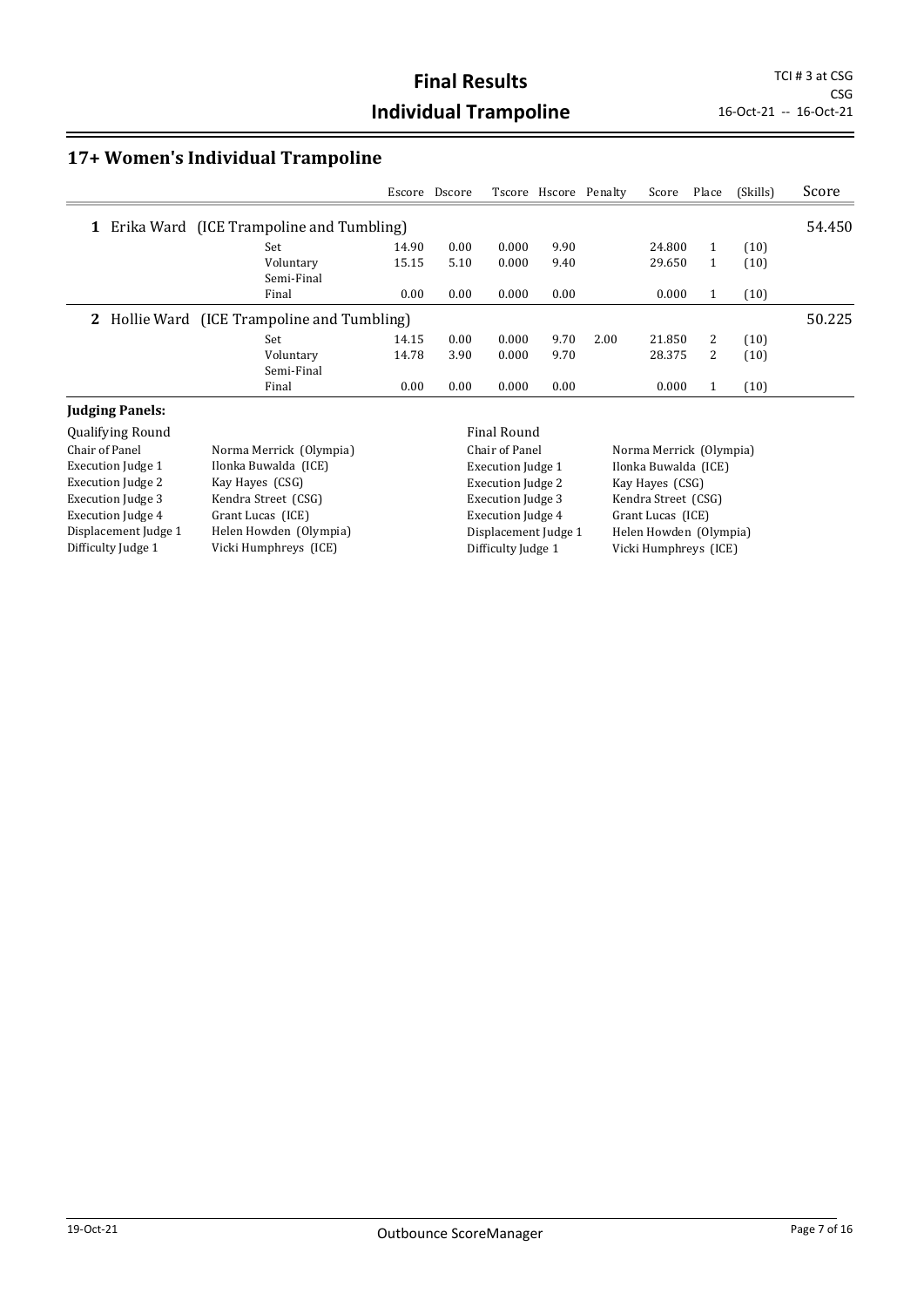CSG<br>16-Oct-21 -- 16-Oct-21

### **15-16 Men's Individual Trampoline**

|                          |                                                | Escore | Dscore |                          |      | Tscore Hscore Penalty | Score                   | Place | (Skills) | Score  |
|--------------------------|------------------------------------------------|--------|--------|--------------------------|------|-----------------------|-------------------------|-------|----------|--------|
| 1                        | Zain Gould (Christchurch School of Gymnastics) |        |        |                          |      |                       |                         |       |          | 56.800 |
|                          | Set                                            | 16.70  | 0.00   | 0.000                    | 9.70 |                       | 26.400                  |       | (10)     |        |
|                          | Voluntary<br>Semi-Final                        | 15.80  | 5.10   | 0.000                    | 9.50 |                       | 30.400                  |       | (10)     |        |
|                          | Final                                          | 0.00   | 0.00   | 0.000                    | 0.00 |                       | 0.000                   |       | (10)     |        |
| <b>Judging Panels:</b>   |                                                |        |        |                          |      |                       |                         |       |          |        |
| <b>Qualifying Round</b>  |                                                |        |        | Final Round              |      |                       |                         |       |          |        |
| Chair of Panel           | Norma Merrick (Olympia)                        |        |        | Chair of Panel           |      |                       | Norma Merrick (Olympia) |       |          |        |
| Execution Judge 1        | Ilonka Buwalda (ICE)                           |        |        | <b>Execution Judge 1</b> |      |                       | Ilonka Buwalda (ICE)    |       |          |        |
| <b>Execution Judge 2</b> | Kay Hayes (CSG)                                |        |        | <b>Execution Judge 2</b> |      |                       | Kay Hayes (CSG)         |       |          |        |
| Execution Judge 3        | Kendra Street (CSG)                            |        |        | Execution Judge 3        |      |                       | Kendra Street (CSG)     |       |          |        |
| Execution Judge 4        | Grant Lucas (ICE)                              |        |        | <b>Execution Judge 4</b> |      |                       | Grant Lucas (ICE)       |       |          |        |
| Displacement Judge 1     | Helen Howden (Olympia)                         |        |        | Displacement Judge 1     |      |                       | Helen Howden (Olympia)  |       |          |        |
| Difficulty Judge 1       | Vicki Humphreys (ICE)                          |        |        | Difficulty Judge 1       |      |                       | Vicki Humphreys (ICE)   |       |          |        |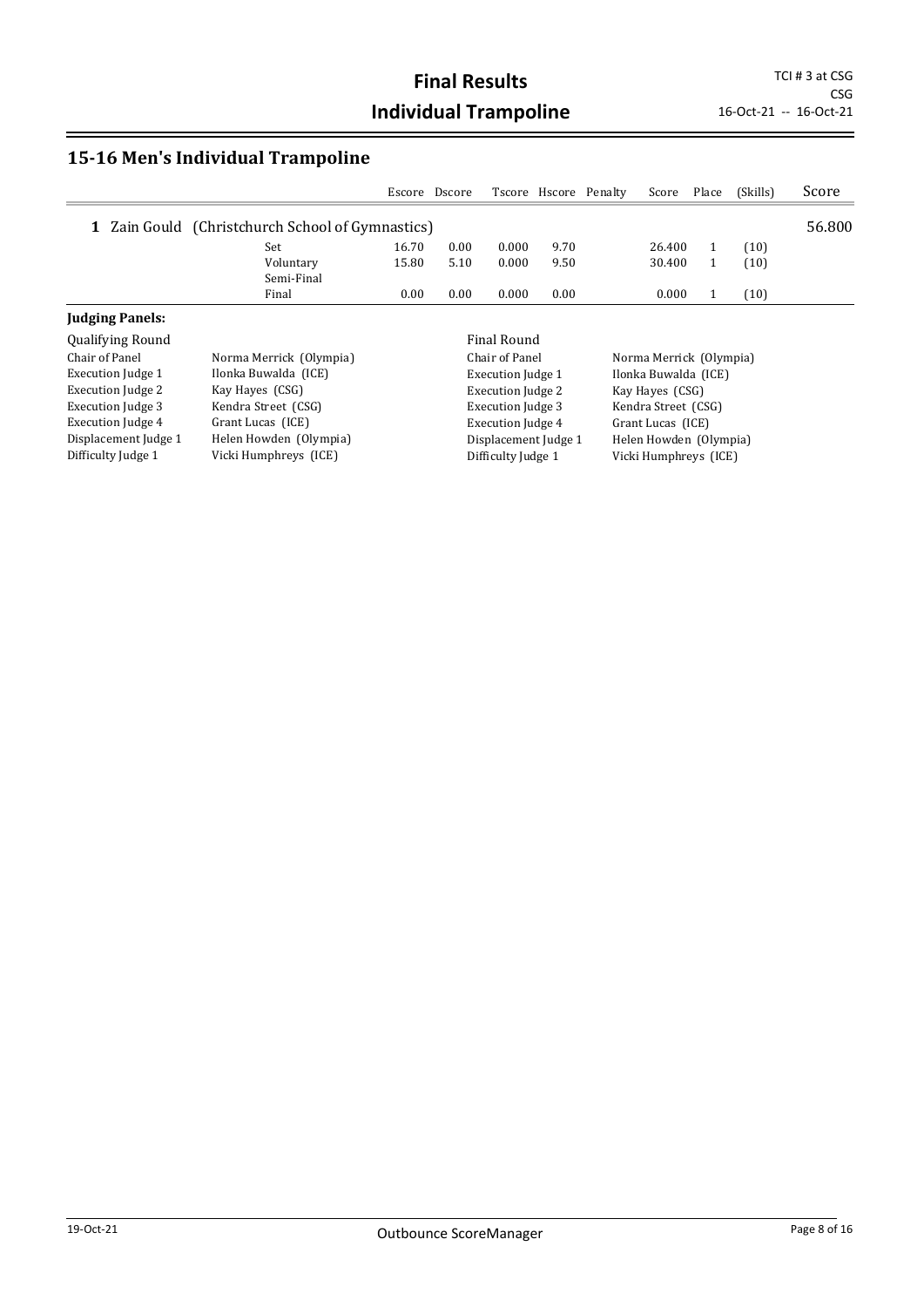CSG

#### **15-16 Women's Individual Trampoline**

|   |          |                                          | Escore | Dscore |       |       | Tscore Hscore Penalty | Score  | Place | (Skills) | Score  |
|---|----------|------------------------------------------|--------|--------|-------|-------|-----------------------|--------|-------|----------|--------|
| 1 |          | Lisa Howden (Olympia Gymnastic Sports)   |        |        |       |       |                       |        |       |          | 58.400 |
|   | GS268670 | Set                                      | 16.95  | 0.00   | 0.000 | 10.00 |                       | 26.950 | 1     | (10)     |        |
|   |          | Voluntary                                | 15.85  | 6.30   | 0.000 | 9.30  |                       | 31.450 |       | (10)     |        |
|   |          | Semi-Final                               |        |        |       |       |                       |        |       | (10)     |        |
|   |          | Final                                    | 0.00   | 0.00   | 0.000 | 0.00  |                       | 0.000  |       | (10)     |        |
|   |          | Lucy Lucas (ICE Trampoline and Tumbling) |        |        |       |       |                       |        |       |          | 54.125 |
|   | GS282387 | Set                                      | 16.55  | 0.00   | 0.000 | 9.70  |                       | 26.250 | 2     | (10)     |        |
|   |          | Voluntary                                | 13.58  | 6.10   | 0.000 | 8.20  |                       | 27.875 | 2     | (9)      |        |
|   |          | Semi-Final                               |        |        |       |       |                       |        |       |          |        |
|   |          | Final                                    | 0.00   | 0.00   | 0.000 | 0.00  |                       | 0.000  |       | (10)     |        |

#### **Judging Panels:**

Qualifying Round<br>
Chair of Panel **Final Round Round Round Round Round Round** Chair of Panel Execution Judge 1 Ilonka Buwalda (ICE) Execution Judge 2 Kay Hayes (CSG) Execution Judge 3 Kendra Street (CSG) Execution Judge 4 Grant Lucas (ICE) Displacement Judge 1 Helen Howden (Olympia) Difficulty Judge 1 Vicki Humphreys (ICE)

Norma Merrick (Olympia)

Execution Judge 1 Ilonka Buwalda (ICE) Execution Judge 2 Kay Hayes (CSG) Execution Judge 3 Kendra Street (CSG) Execution Judge 4 Grant Lucas (ICE) Difficulty Judge 1 Vicki Humphreys (ICE)

Chair of Panel Norma Merrick (Olympia) Displacement Judge 1 Helen Howden (Olympia)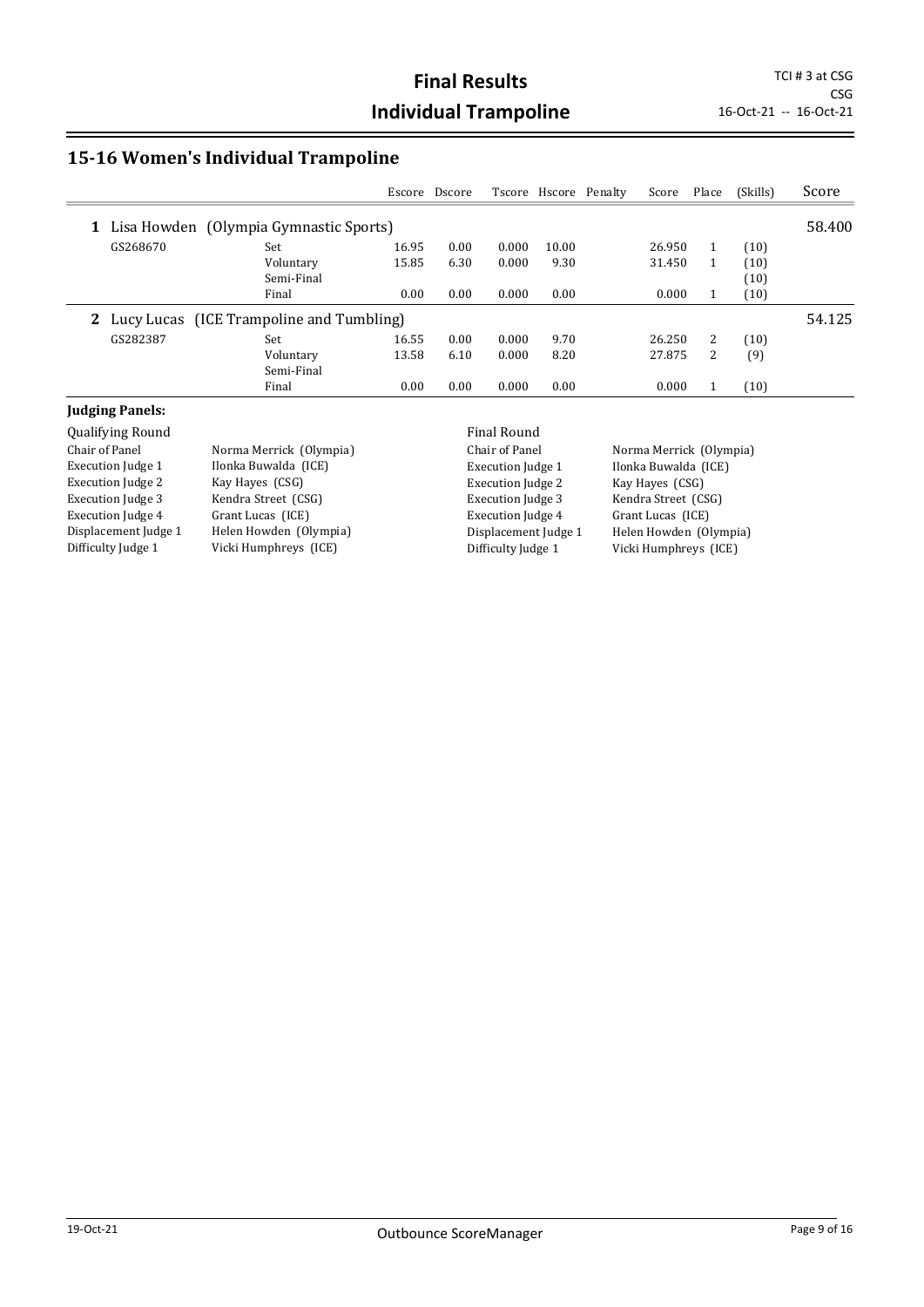CSG

#### **13-14 Men's Individual Trampoline**

|          |                                                     | Escore | Dscore |       |      | Tscore Hscore Penalty | Score  | Place | (Skills) | Score  |
|----------|-----------------------------------------------------|--------|--------|-------|------|-----------------------|--------|-------|----------|--------|
| 1        | Luke Street (Christchurch School of Gymnastics)     |        |        |       |      |                       |        |       |          | 52.275 |
| GS534336 | Set                                                 | 14.25  | 0.00   | 0.000 | 9.70 |                       | 23.950 | 2     | (10)     |        |
|          | Voluntary<br>Semi-Final                             | 14.83  | 4.20   | 0.000 | 9.30 |                       | 28.325 | 1     | (10)     |        |
|          | Final                                               | 0.00   | 0.00   | 0.000 | 0.00 |                       | 0.000  | 1     | (10)     |        |
|          | <b>2</b> Luke Johnson (ICE Trampoline and Tumbling) |        |        |       |      |                       |        |       |          | 49.700 |
|          | Set                                                 | 14.35  | 0.00   | 0.000 | 9.90 |                       | 24.250 | 1     | (10)     |        |
|          | Voluntary<br>Semi-Final                             | 12.85  | 3.20   | 0.000 | 9.40 |                       | 25.450 | 2     | (10)     |        |
|          | Final                                               | 0.00   | 0.00   | 0.000 | 0.00 |                       | 0.000  |       | (10)     |        |

#### **Judging Panels:**

Qualifying Round<br>
Chair of Panel **Final Round Round Round Round Round Round** Chair of Panel Execution Judge 1 Ilonka Buwalda (ICE) Execution Judge 2 Kay Hayes (CSG) Execution Judge 3 Kendra Street (CSG) Execution Judge 4 Grant Lucas (ICE) Displacement Judge 1 Helen Howden (Olympia) Difficulty Judge 1 Vicki Humphreys (ICE)

Norma Merrick (Olympia)

Execution Judge 1 Ilonka Buwalda (ICE) Execution Judge 2 Kay Hayes (CSG) Execution Judge 3 Kendra Street (CSG) Execution Judge 4 Grant Lucas (ICE) Difficulty Judge 1 Vicki Humphreys (ICE)

Chair of Panel Norma Merrick (Olympia) Displacement Judge 1 Helen Howden (Olympia)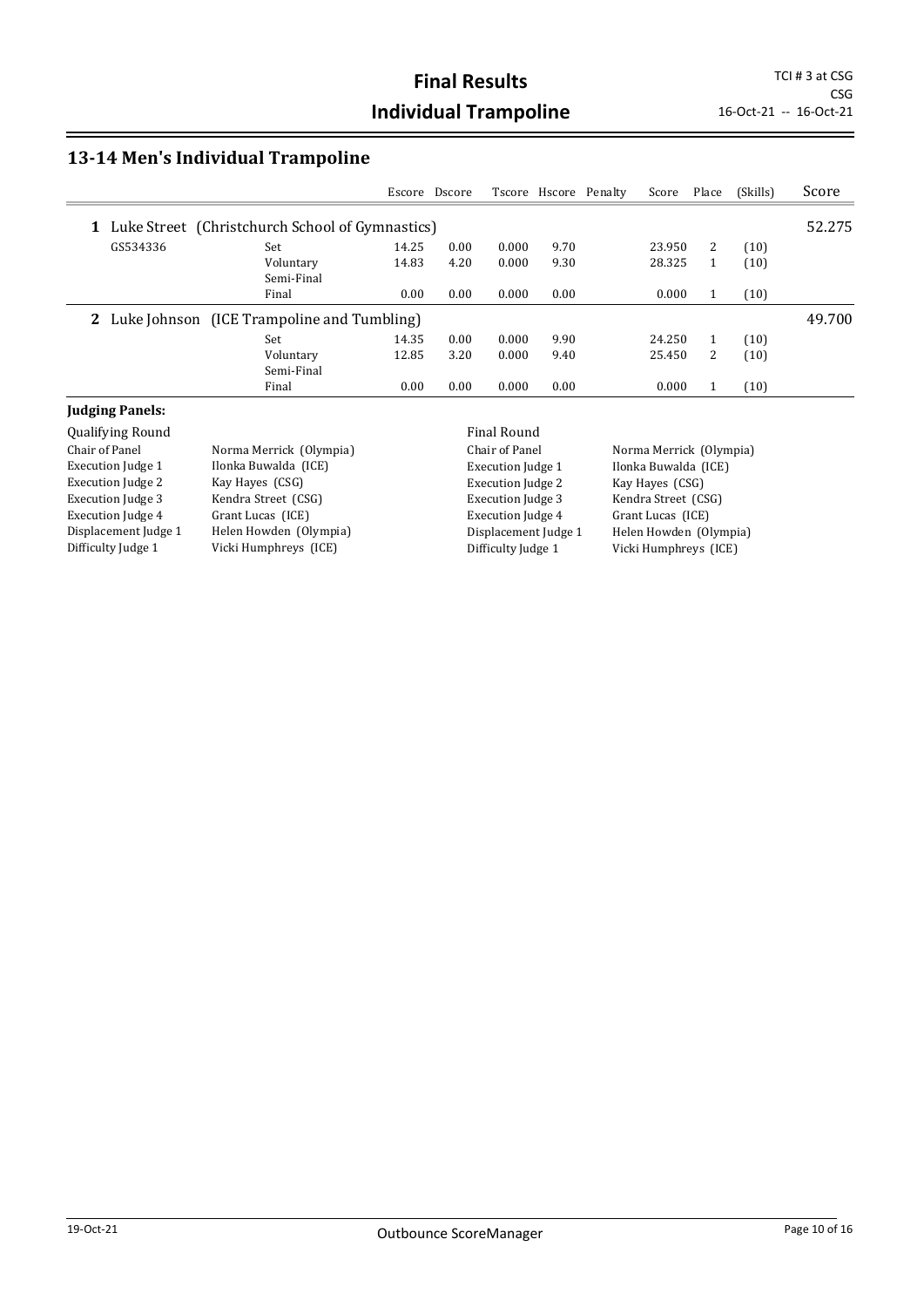### **13-14 Women's Individual Trampoline**

|                          |                                                        |       | Escore Dscore |                          |      | Tscore Hscore Penalty | Score                   | Place        | (Skills) | Score  |
|--------------------------|--------------------------------------------------------|-------|---------------|--------------------------|------|-----------------------|-------------------------|--------------|----------|--------|
|                          | 1 Jessica Penney (ICE Trampoline and Tumbling)         |       |               |                          |      |                       |                         |              |          | 57.700 |
|                          | Set                                                    | 16.90 | 0.00          | 0.000                    | 9.60 |                       | 26.500                  | 2            | (10)     |        |
|                          | Voluntary                                              | 15.80 | 6.20          | 0.000                    | 9.20 |                       | 31.200                  | $\mathbf{1}$ | (10)     |        |
|                          | Semi-Final<br>Final                                    | 0.00  | 0.00          | 0.000                    | 0.00 |                       | 0.000                   | $\mathbf{1}$ | (10)     |        |
|                          | 2 Nicola McLachlan (Christchurch School of Gymnastics) |       |               |                          |      |                       |                         |              |          | 55.350 |
| GS184678                 | Set                                                    | 16.00 | 0.00          | 0.000                    | 9.70 |                       | 25.700                  | 3            | (10)     |        |
|                          | Voluntary                                              | 15.45 | 4.80          | 0.000                    | 9.40 |                       | 29.650                  | 2            | (10)     |        |
|                          | Semi-Final                                             |       |               |                          |      |                       |                         |              |          |        |
|                          | Final                                                  | 0.00  | 0.00          | 0.000                    | 0.00 |                       | 0.000                   | 1            | (10)     |        |
|                          | 3 Veronica Stan (Christchurch School of Gymnastics)    |       |               |                          |      |                       |                         |              |          | 53.475 |
| GS291251                 | Set                                                    | 15.78 | 0.00          | 0.000                    | 9.60 |                       | 25.375                  | 4            | (10)     |        |
|                          | Voluntary                                              | 13.30 | 5.40          | 0.000                    | 9.40 |                       | 28.100                  | 4            | (10)     |        |
|                          | Semi-Final                                             |       |               |                          |      |                       |                         |              |          |        |
|                          | Final                                                  | 0.00  | 0.00          | 0.000                    | 0.00 |                       | 0.000                   | 1            | (10)     |        |
|                          | 4 Atalia Crocker (Olympia Gymnastic Sports)            |       |               |                          |      |                       |                         |              |          | 53.125 |
| GS124476                 | Set                                                    | 17.05 | 0.00          | 0.000                    | 9.60 |                       | 26.650                  | 1            | (10)     |        |
|                          | Voluntary                                              | 13.38 | 5.40          | 0.000                    | 7.70 |                       | 26.475                  | 6            | (8)      |        |
|                          | Semi-Final                                             |       |               |                          |      |                       |                         |              | (10)     |        |
|                          | Final                                                  | 0.00  | 0.00          | 0.000                    | 0.00 |                       | 0.000                   | $\mathbf{1}$ | (10)     |        |
|                          | 5 Lukkah Opthog (ICE Trampoline and Tumbling)          |       |               |                          |      |                       |                         |              |          | 52.975 |
|                          | Set                                                    | 15.35 | 0.00          | 0.000                    | 9.60 |                       | 24.950                  | 5            | (10)     |        |
|                          | Voluntary                                              | 14.63 | 4.20          | 0.000                    | 9.20 |                       | 28.025                  | 5            | (10)     |        |
|                          | Semi-Final                                             |       |               |                          |      |                       |                         |              |          |        |
|                          | Final                                                  | 0.00  | 0.00          | 0.000                    | 0.00 |                       | 0.000                   | $\mathbf{1}$ | (10)     |        |
|                          | 6 Jamie Glanville (Dynamic Gymnastic Sports)           |       |               |                          |      |                       |                         |              |          | 51.750 |
| GS595911                 | Set                                                    | 13.90 | 0.00          | 0.000                    | 9.40 |                       | 23.300                  | 7            | (10)     |        |
|                          | Voluntary                                              | 14.65 | 4.60          | 0.000                    | 9.20 |                       | 28.450                  | 3            | (10)     |        |
|                          | Semi-Final                                             |       |               |                          |      |                       |                         |              |          |        |
|                          | Final                                                  | 0.00  | 0.00          | 0.000                    | 0.00 |                       | 0.000                   | $\mathbf{1}$ | (10)     |        |
|                          | 7 Emma Armour (Dynamic Gymnastic Sports)               |       |               |                          |      |                       |                         |              |          | 49.100 |
|                          | Set                                                    | 14.05 | 0.00          | 0.000                    | 9.50 |                       | 23.550                  | 6            | (10)     |        |
|                          | Voluntary                                              | 12.55 | 3.50          | 0.000                    | 9.50 |                       | 25.550                  | 8            | (10)     |        |
|                          | Semi-Final                                             |       |               |                          |      |                       | 0.000                   | $\mathbf{1}$ |          |        |
|                          | Final                                                  | 0.00  | 0.00          | 0.000                    | 0.00 |                       |                         |              | (10)     |        |
|                          | 8 Sarah Reeve (Dynamic Gymnastic Sports)               |       |               |                          |      |                       |                         |              |          | 48.750 |
| GS584679                 | Set                                                    | 13.65 | 0.00          | 0.000                    | 9.30 |                       | 22.950                  | 8            | (10)     |        |
|                          | Voluntary                                              | 13.60 | 3.00          | 0.000                    | 9.20 |                       | 25.800                  | 7            | (10)     |        |
|                          | Semi-Final                                             |       |               |                          |      |                       |                         |              |          |        |
|                          | Final                                                  | 0.00  | 0.00          | 0.000                    | 0.00 |                       | 0.000                   | $\mathbf{1}$ | (10)     |        |
| <b>Judging Panels:</b>   |                                                        |       |               |                          |      |                       |                         |              |          |        |
| Qualifying Round         |                                                        |       |               | <b>Final Round</b>       |      |                       |                         |              |          |        |
| Chair of Panel           | Norma Merrick (Olympia)                                |       |               | Chair of Panel           |      |                       | Norma Merrick (Olympia) |              |          |        |
| Execution Judge 1        | Ilonka Buwalda (ICE)                                   |       |               | <b>Execution Judge 1</b> |      |                       | Ilonka Buwalda (ICE)    |              |          |        |
| <b>Execution Judge 2</b> | Kay Hayes (CSG)                                        |       |               | <b>Execution Judge 2</b> |      |                       | Kay Hayes (CSG)         |              |          |        |
| <b>Execution Judge 3</b> | Kendra Street (CSG)                                    |       |               | <b>Execution Judge 3</b> |      |                       | Kendra Street (CSG)     |              |          |        |
| <b>Execution Judge 4</b> | Grant Lucas (ICE)                                      |       |               | <b>Execution Judge 4</b> |      |                       | Grant Lucas (ICE)       |              |          |        |
| Displacement Judge 1     | Helen Howden (Olympia)                                 |       |               | Displacement Judge 1     |      |                       | Helen Howden (Olympia)  |              |          |        |
| Difficulty Judge 1       | Vicki Humphreys (ICE)                                  |       |               | Difficulty Judge 1       |      |                       | Vicki Humphreys (ICE)   |              |          |        |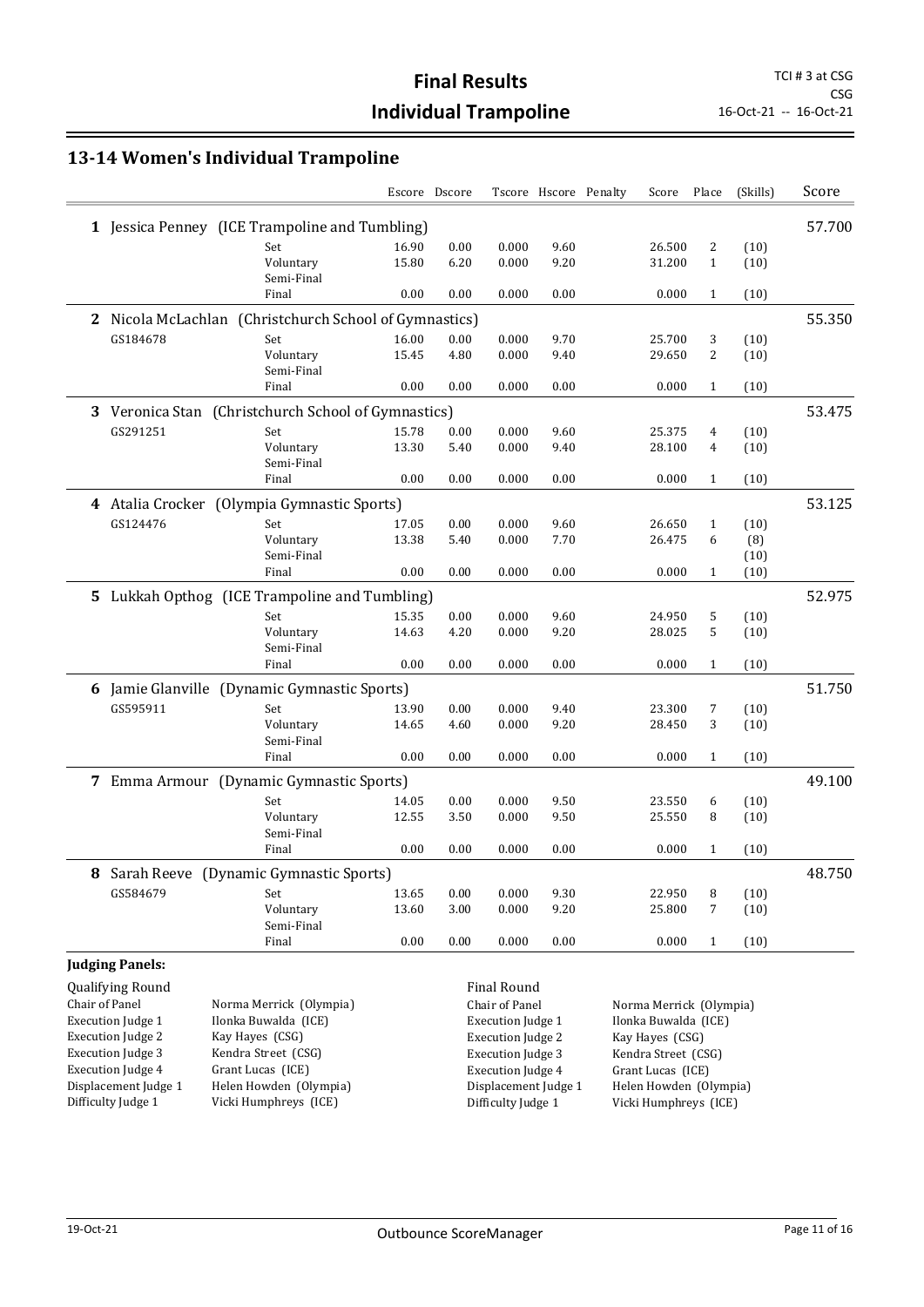CSG<br>16-Oct-21 -- 16-Oct-21

## **11-12 Men's Individual Trampoline**

|          |                                             | Escore | Dscore |       |       | Tscore Hscore Penalty | Score  | Place | (Skills) | Score  |
|----------|---------------------------------------------|--------|--------|-------|-------|-----------------------|--------|-------|----------|--------|
| 1        | Finley Smith (Olympia Gymnastic Sports)     |        |        |       |       |                       |        |       |          | 52.850 |
| GS280844 | Set                                         | 15.25  | 0.00   | 0.000 | 9.40  |                       | 24.650 | 1     | (10)     |        |
|          | Voluntary                                   | 15.10  | 4.00   | 0.000 | 9.10  |                       | 28.200 |       | (10)     |        |
|          | Semi-Final                                  |        |        |       |       |                       |        |       | (10)     |        |
|          | Final                                       | 0.00   | 0.00   | 0.000 | 0.00  |                       | 0.000  |       | (10)     |        |
|          | 2 Kyle Hedges (ICE Trampoline and Tumbling) |        |        |       |       |                       |        |       |          | 51.000 |
|          | Set                                         | 14.10  | 0.00   | 0.000 | 10.00 |                       | 24.100 | 2     | (10)     |        |
|          | Voluntary                                   | 14.10  | 3.30   | 0.000 | 9.50  |                       | 26.900 | 2     | (10)     |        |
|          | Semi-Final                                  |        |        |       |       |                       |        |       |          |        |
|          | Final                                       | 0.00   | 0.00   | 0.000 | 0.00  |                       | 0.000  |       | (10)     |        |

#### **Judging Panels:**

| <b>Qualifying Round</b>  |                                        | Final Round              |                                        |
|--------------------------|----------------------------------------|--------------------------|----------------------------------------|
| Chair of Panel           | Norma Merrick (Olympia)                | Chair of Panel           | Norma Merrick (Olympia)                |
| Execution Judge 1        | Ilonka Buwalda (ICE)                   | Execution Judge 1        | Ilonka Buwalda (ICE)                   |
| <b>Execution Judge 2</b> | Taryn Leathart (CSG)                   | Execution Judge 2        | Taryn Leathart (CSG)                   |
| <b>Execution Judge 3</b> | Tracy Penney (ICE)                     | <b>Execution Judge 3</b> | Tracy Penney (ICE)                     |
| Execution Judge 4        | Stacey Judd (Dynamic Gymnastic Sports) | Execution Judge 4        | Stacey Judd (Dynamic Gymnastic Sports) |
| Displacement Judge 1     | Helen Howden (Olympia)                 | Displacement Judge 1     | Helen Howden (Olympia)                 |
| Difficulty Judge 1       | Vicki Humphreys (ICE)                  | Difficulty Judge 1       | Vicki Humphreys (ICE)                  |
|                          |                                        |                          |                                        |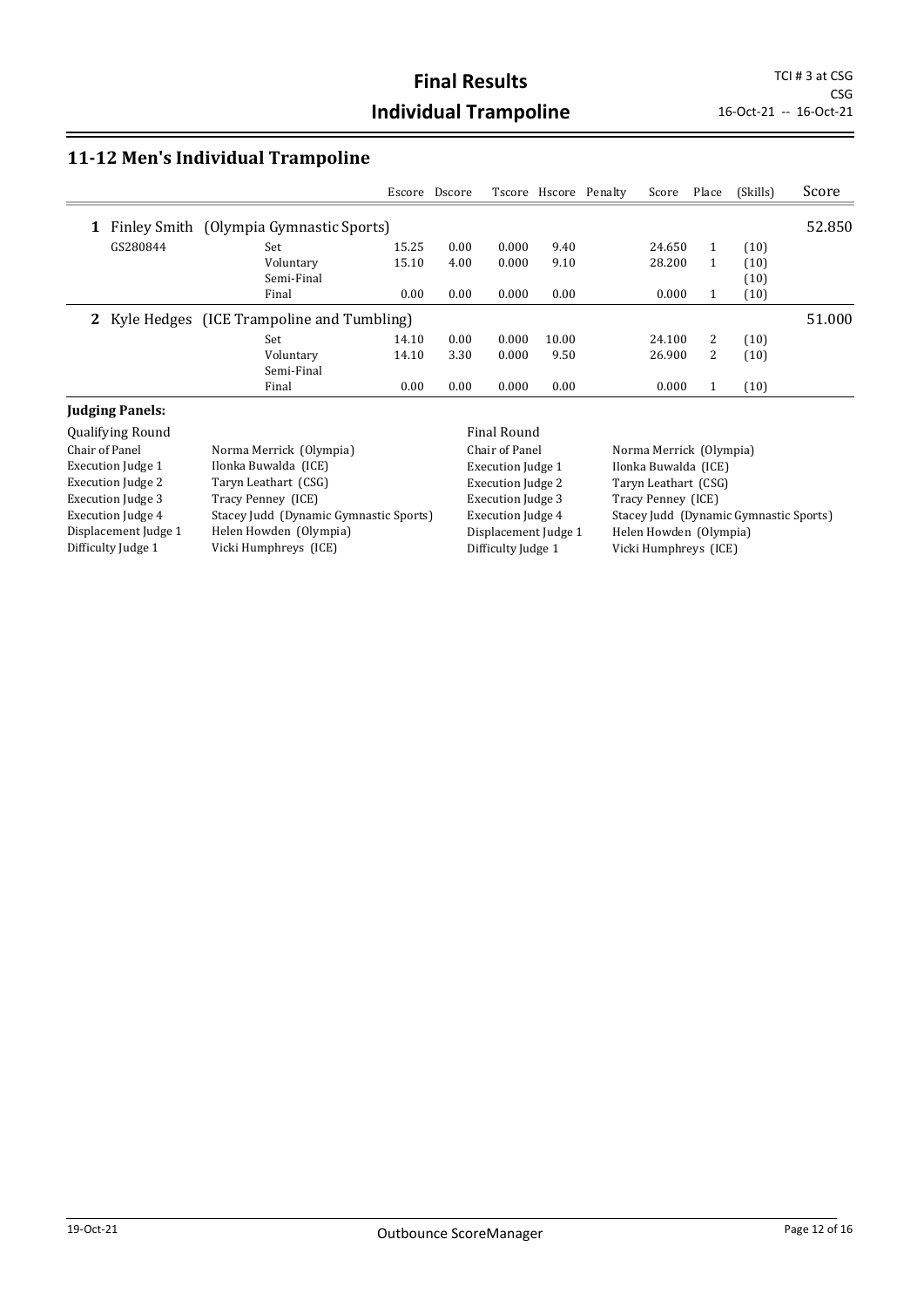#### **11-12 Women's Individual Trampoline**

|            |            |                                                                                                                                                                                                                              |                                                                        |       | Score                 | Place        | (Skills) | Score  |
|------------|------------|------------------------------------------------------------------------------------------------------------------------------------------------------------------------------------------------------------------------------|------------------------------------------------------------------------|-------|-----------------------|--------------|----------|--------|
|            |            |                                                                                                                                                                                                                              |                                                                        |       |                       |              |          | 57.350 |
| Set        | 16.43      | 0.00                                                                                                                                                                                                                         | 0.000                                                                  | 9.90  | 26.325                | $\mathbf{1}$ | (10)     |        |
| Voluntary  | 16.23      | 5.40                                                                                                                                                                                                                         | 0.000                                                                  | 9.40  | 31.025                | $\mathbf{1}$ | (10)     |        |
| Semi-Final |            |                                                                                                                                                                                                                              |                                                                        |       |                       |              | (10)     |        |
| Final      | 0.00       | 0.00                                                                                                                                                                                                                         | 0.000                                                                  | 0.00  | 0.000                 | $\mathbf{1}$ | (10)     |        |
|            |            |                                                                                                                                                                                                                              |                                                                        |       |                       |              |          | 55.100 |
| Set        | 16.05      | 0.00                                                                                                                                                                                                                         | 0.000                                                                  | 9.70  | 25.750                | 3            | (10)     |        |
| Voluntary  | 15.75      | 4.10                                                                                                                                                                                                                         | 0.000                                                                  | 9.50  | 29.350                | 3            | (10)     |        |
| Semi-Final |            |                                                                                                                                                                                                                              |                                                                        |       |                       |              |          |        |
| Final      | 0.00       | 0.00                                                                                                                                                                                                                         | 0.000                                                                  | 0.00  | 0.000                 | $\mathbf{1}$ | (10)     |        |
|            |            |                                                                                                                                                                                                                              |                                                                        |       |                       |              |          | 54.800 |
| Set        | 16.10      | 0.00                                                                                                                                                                                                                         | 0.000                                                                  | 10.00 | 26.100                | 2            | (10)     |        |
| Voluntary  | 15.60      | 3.40                                                                                                                                                                                                                         | 0.000                                                                  | 9.70  | 28.700                | 4            | (10)     |        |
| Semi-Final |            |                                                                                                                                                                                                                              |                                                                        |       |                       |              | (10)     |        |
| Final      | 0.00       | 0.00                                                                                                                                                                                                                         | 0.000                                                                  | 0.00  | 0.000                 | $\mathbf{1}$ | (10)     |        |
|            |            |                                                                                                                                                                                                                              |                                                                        |       |                       |              |          | 54.550 |
| Set        | 14.85      | 0.00                                                                                                                                                                                                                         | 0.000                                                                  | 9.90  | 24.750                | 5            | (10)     |        |
| Voluntary  | 14.90      | 5.40                                                                                                                                                                                                                         | 0.000                                                                  | 9.50  | 29.800                | 2            | (10)     |        |
| Semi-Final |            |                                                                                                                                                                                                                              |                                                                        |       |                       |              | (10)     |        |
| Final      | 0.00       | 0.00                                                                                                                                                                                                                         | 0.000                                                                  | 0.00  | 0.000                 | $\mathbf{1}$ | (10)     |        |
|            |            |                                                                                                                                                                                                                              |                                                                        |       |                       |              |          | 53.250 |
| Set        | 15.88      | 0.00                                                                                                                                                                                                                         | 0.000                                                                  | 9.60  | 25.475                | 4            | (10)     |        |
| Voluntary  | 14.58      | 4.00                                                                                                                                                                                                                         | 0.000                                                                  | 9.20  | 27.775                | 6            | (10)     |        |
| Semi-Final |            |                                                                                                                                                                                                                              |                                                                        |       |                       |              | (10)     |        |
| Final      | 0.00       | 0.00                                                                                                                                                                                                                         | 0.000                                                                  | 0.00  | 0.000                 | $\mathbf{1}$ | (10)     |        |
|            |            |                                                                                                                                                                                                                              |                                                                        |       |                       |              |          | 43.450 |
| Set        | 9.10       | 0.00                                                                                                                                                                                                                         | 0.000                                                                  | 6.00  | 15.100                | 6            | (6)      |        |
| Voluntary  | 14.75      | 4.10                                                                                                                                                                                                                         | 0.000                                                                  | 9.50  | 28.350                | 5            | (10)     |        |
| Final      | 0.00       | 0.00                                                                                                                                                                                                                         | 0.000                                                                  | 0.00  | 0.000                 | $\mathbf{1}$ | (10)     |        |
|            | Semi-Final | 1 Anya Crocker (Olympia Gymnastic Sports)<br>Finleigh Glanville (Dynamic Gymnastic Sports)<br>Meg Wright (Olympia Gymnastic Sports)<br>4 Grace Smith (Olympia Gymnastic Sports)<br>Zara Whitehead (Olympia Gymnastic Sports) | Escore Dscore<br>Madison Sillifant (Christchurch School of Gymnastics) |       | Tscore Hscore Penalty |              |          |        |

#### **Judging Panels:**

Qualifying Round **Final Round Final Round** Chair of Panel Norma Merrick (Olympia) Execution Judge 1 Ilonka Buwalda (ICE) Execution Judge 2 Taryn Leathart (CSG) Execution Judge 3 Tracy Penney (ICE) Execution Judge 4 Stacey Judd (Dynamic Gymnastic Sports) Displacement Judge 1 Helen Howden (Olympia) Difficulty Judge 1 Vicki Humphreys (ICE)

Execution Judge 3 Tracy Penney (ICE)

Chair of Panel Norma Merrick (Olympia) Execution Judge 1 Ilonka Buwalda (ICE) Execution Judge 2 Taryn Leathart (CSG) Execution Judge 4 Stacey Judd (Dynamic Gymnastic Sports) Displacement Judge 1 Helen Howden (Olympia)<br>Difficulty Judge 1 Vicki Humphreys (ICE) Vicki Humphreys (ICE)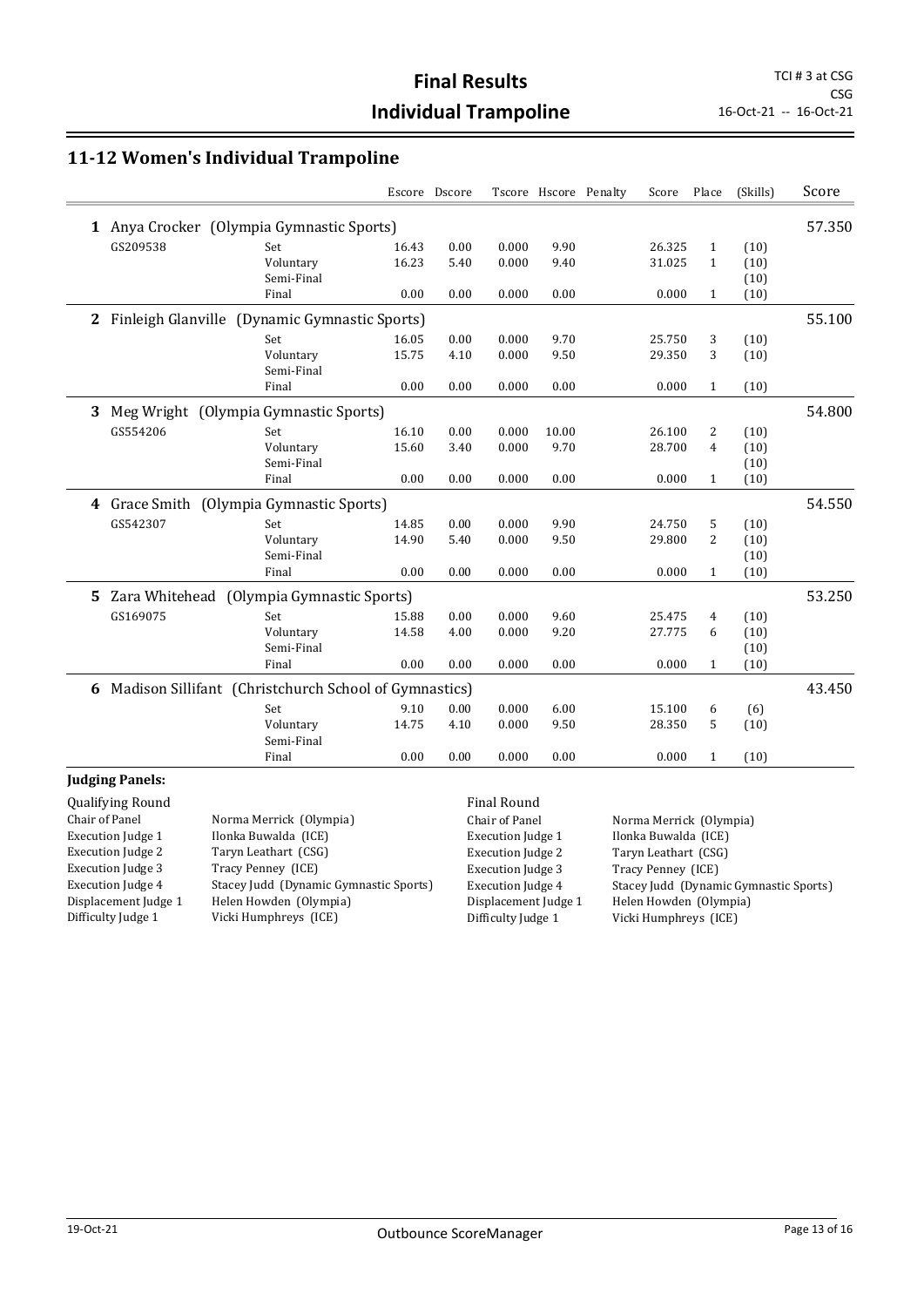CSG<br>16-Oct-21 -- 16-Oct-21

## **10&U Men's Individual Trampoline**

|                                               | Escore | Dscore |       |       | Tscore Hscore Penalty | Score  | Place | (Skills) | Score  |
|-----------------------------------------------|--------|--------|-------|-------|-----------------------|--------|-------|----------|--------|
| 1 Harry Forgoes (ICE Trampoline and Tumbling) |        |        |       |       |                       |        |       |          | 50.225 |
| Set                                           | 14.20  | 0.00   | 0.000 | 10.00 |                       | 24.200 | 1     | (10)     |        |
| Voluntary                                     | 15.23  | 1.20   | 0.000 | 9.60  |                       | 26.025 |       | (10)     |        |
| Semi-Final                                    |        |        |       |       |                       |        |       |          |        |
| Final                                         | 0.00   | 0.00   | 0.000 | 0.00  |                       | 0.000  | 1     | (10)     |        |
| 2 Jett Buwalda (ICE Trampoline and Tumbling)  |        |        |       |       |                       |        |       |          | 48.775 |
| Set                                           | 14.20  | 0.00   | 0.000 | 10.00 |                       | 24.200 | 1     | (10)     |        |
| Voluntary                                     | 13.88  | 0.70   | 0.000 | 10.00 |                       | 24.575 | 2     | (10)     |        |
| Semi-Final                                    |        |        |       |       |                       |        |       |          |        |
| Final                                         | 0.00   | 0.00   | 0.000 | 0.00  |                       | 0.000  |       | (10)     |        |

#### **Judging Panels:**

| Qualifying Round         |                                        | Final Round              |                                        |
|--------------------------|----------------------------------------|--------------------------|----------------------------------------|
| Chair of Panel           | Norma Merrick (Olympia)                | Chair of Panel           | Norma Merrick (Olympia)                |
| Execution Judge 1        | Ilonka Buwalda (ICE)                   | Execution Judge 1        | Ilonka Buwalda (ICE)                   |
| Execution Judge 2        | Taryn Leathart (CSG)                   | <b>Execution Judge 2</b> | Taryn Leathart (CSG)                   |
| <b>Execution Judge 3</b> | Tracy Penney (ICE)                     | <b>Execution Judge 3</b> | Tracy Penney (ICE)                     |
| <b>Execution Judge 4</b> | Stacey Judd (Dynamic Gymnastic Sports) | Execution Judge 4        | Stacey Judd (Dynamic Gymnastic Sports) |
| Displacement Judge 1     | Helen Howden (Olympia)                 | Displacement Judge 1     | Helen Howden (Olympia)                 |
| Difficulty Judge 1       | Vicki Humphreys (ICE)                  | Difficulty Judge 1       | Vicki Humphreys (ICE)                  |
|                          |                                        |                          |                                        |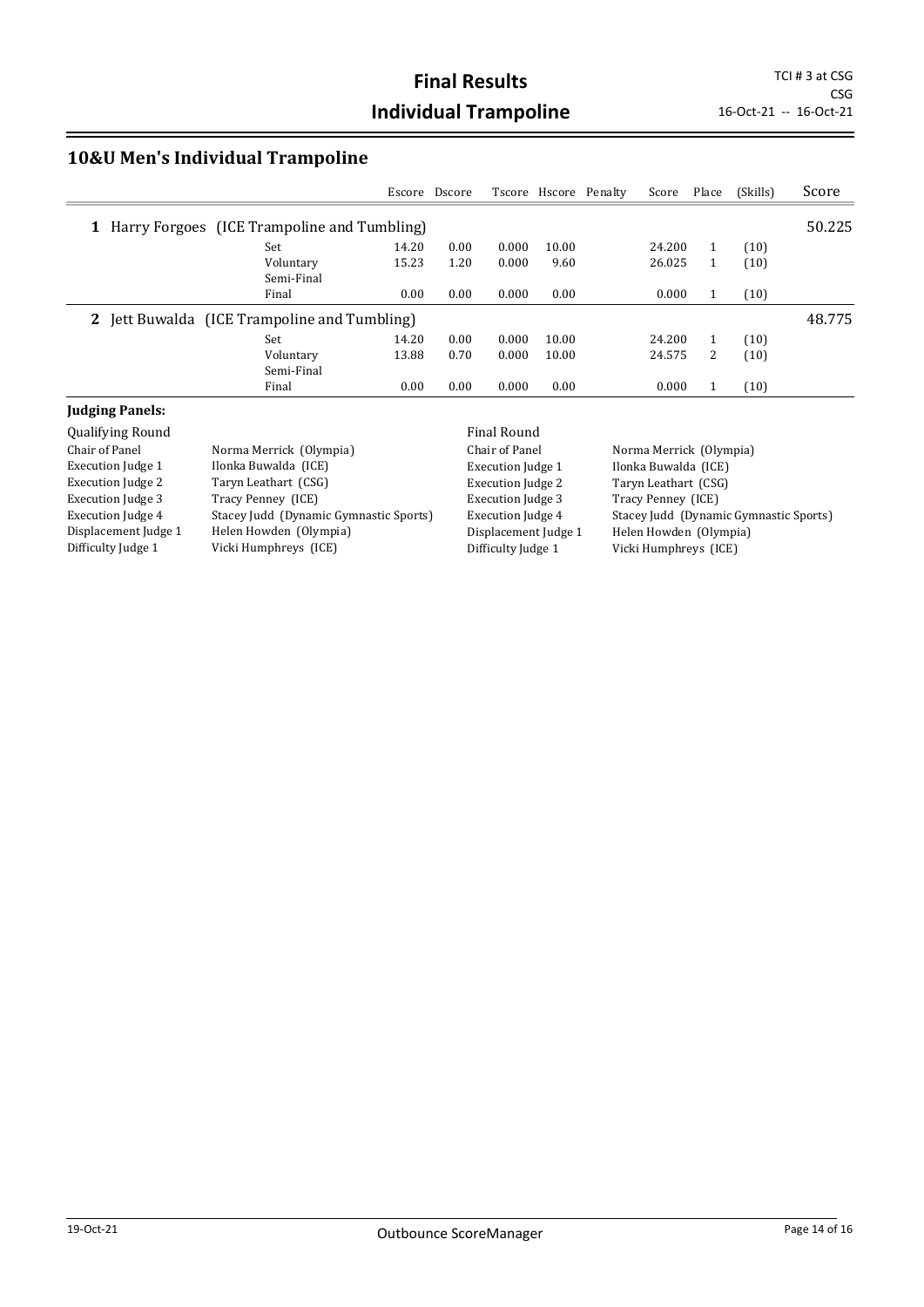CSG<br>16-Oct-21 -- 16-Oct-21

### **10&U Women's Individual Trampoline**

|                          |                                                     | Escore Dscore  |              |                          | Tscore Hscore Penalty | Score                   | Place        | (Skills)                               | Score  |
|--------------------------|-----------------------------------------------------|----------------|--------------|--------------------------|-----------------------|-------------------------|--------------|----------------------------------------|--------|
|                          | 1 Hanna Van Schalkwyk (ICE Trampoline and Tumbling) |                |              |                          |                       |                         |              |                                        | 54.725 |
|                          | Set                                                 | 16.23          | 0.00         | 0.000                    | 9.70                  | 25.925                  | 3            | (10)                                   |        |
|                          | Voluntary                                           | 15.20          | 3.80         | 0.000                    | 9.80                  | 28.800                  | 1            | (10)                                   |        |
|                          | Semi-Final                                          |                |              |                          |                       |                         |              |                                        |        |
|                          | Final                                               | 0.00           | 0.00         | 0.000                    | 0.00                  | 0.000                   | $\mathbf{1}$ | (10)                                   |        |
|                          | 2 Kirah Galbraith (ICE Trampoline and Tumbling)     |                |              |                          |                       |                         |              |                                        | 53.250 |
|                          | Set                                                 | 16.10          | 0.00         | 0.000                    | 10.00                 | 26.100                  | 2            | (10)                                   |        |
|                          | Voluntary                                           | 15.85          | 1.30         | 0.000                    | 10.00                 | 27.150                  | 2            | (10)                                   |        |
|                          | Semi-Final<br>Final                                 | 0.00           | 0.00         | 0.000                    | 0.00                  | 0.000                   | $\mathbf{1}$ | (10)                                   |        |
|                          |                                                     |                |              |                          |                       |                         |              |                                        |        |
|                          | 3 Pippa Wright (Olympia Gymnastic Sports)           |                |              |                          |                       |                         |              |                                        | 52.250 |
| GS549726                 | Set                                                 | 16.18          | 0.00         | 0.000                    | 10.00                 | 26.175                  | $\mathbf{1}$ | (10)                                   |        |
|                          | Voluntary                                           | 15.18          | 1.00         | 0.000                    | 9.90                  | 26.075                  | 5            | (10)                                   |        |
|                          | Semi-Final<br>Final                                 | 0.00           | 0.00         | 0.000                    | 0.00                  | 0.000                   | $\mathbf{1}$ | (10)<br>(10)                           |        |
|                          |                                                     |                |              |                          |                       |                         |              |                                        |        |
|                          | 4 Samantha Wood (Dynamic Gymnastic Sports)          |                |              |                          |                       |                         |              |                                        | 51.650 |
|                          | Set                                                 | 15.80          | 0.00         | 0.000                    | 9.70                  | 25.500                  | 5            | (10)                                   |        |
|                          | Voluntary                                           | 14.85          | 1.70         | 0.000                    | 9.60                  | 26.150                  | 4            | (10)                                   |        |
|                          | Semi-Final<br>Final                                 | 0.00           | 0.00         | 0.000                    | 0.00                  | 0.000                   | $\mathbf{1}$ | (10)                                   |        |
|                          |                                                     |                |              |                          |                       |                         |              |                                        |        |
|                          | 5 Isla Jenkins (Christchurch School of Gymnastics)  |                |              |                          |                       |                         |              |                                        | 51.500 |
|                          | Set                                                 | 15.85          | 0.00         | 0.000                    | 9.90                  | 25.750                  | 4            | (10)                                   |        |
|                          | Voluntary<br>Semi-Final                             | 14.85          | 1.20         | 0.000                    | 9.70                  | 25.750                  | 6            | (10)                                   |        |
|                          | Final                                               | 0.00           | 0.00         | 0.000                    | 0.00                  | 0.000                   | $\mathbf{1}$ | (10)                                   |        |
|                          |                                                     |                |              |                          |                       |                         |              |                                        | 51.250 |
|                          | 6 Jemma Clarke (ICE Trampoline and Tumbling)        |                |              |                          |                       |                         |              |                                        |        |
|                          | Set<br>Voluntary                                    | 15.00<br>14.95 | 0.00<br>1.60 | 0.000<br>0.000           | 9.80<br>9.90          | 24.800<br>26.450        | 7<br>3       | (10)<br>(10)                           |        |
|                          | Semi-Final                                          |                |              |                          |                       |                         |              |                                        |        |
|                          | Final                                               | 0.00           | 0.00         | 0.000                    | 0.00                  | 0.000                   | $\mathbf{1}$ | (10)                                   |        |
|                          | 7 Grace Byrne (Christchurch School of Gymnastics)   |                |              |                          |                       |                         |              |                                        | 50.150 |
|                          | Set                                                 | 14.75          | 0.00         | 0.000                    | 9.70                  | 24.450                  | 8            | (10)                                   |        |
|                          | Voluntary                                           | 14.30          | 1.60         | 0.000                    | 9.80                  | 25.700                  | 7            | (10)                                   |        |
|                          | Semi-Final                                          |                |              |                          |                       |                         |              |                                        |        |
|                          | Final                                               | 0.00           | 0.00         | 0.000                    | 0.00                  | 0.000                   | $\mathbf{1}$ | (10)                                   |        |
|                          | 8 Gemma Stead (Christchurch School of Gymnastics)   |                |              |                          |                       |                         |              |                                        | 48.950 |
|                          | Set                                                 | 15.10          | 0.00         | 0.000                    | 9.70                  | 24.800                  | 6            | (10)                                   |        |
|                          | Voluntary                                           | 13.55          | 1.10         | 0.000                    | 9.50                  | 24.150                  | 8            | (9)                                    |        |
|                          | Semi-Final                                          |                |              |                          |                       |                         |              |                                        |        |
|                          | Final                                               | 0.00           | 0.00         | 0.000                    | 0.00                  | 0.000                   | $\mathbf{1}$ | (10)                                   |        |
| <b>Judging Panels:</b>   |                                                     |                |              |                          |                       |                         |              |                                        |        |
| Qualifying Round         |                                                     |                |              | Final Round              |                       |                         |              |                                        |        |
| Chair of Panel           | Norma Merrick (Olympia)                             |                |              | Chair of Panel           |                       | Norma Merrick (Olympia) |              |                                        |        |
| <b>Execution Judge 1</b> | Ilonka Buwalda (ICE)                                |                |              | <b>Execution Judge 1</b> |                       | Ilonka Buwalda (ICE)    |              |                                        |        |
| <b>Execution Judge 2</b> | Taryn Leathart (CSG)                                |                |              | <b>Execution Judge 2</b> |                       | Taryn Leathart (CSG)    |              |                                        |        |
| <b>Execution Judge 3</b> | Tracy Penney (ICE)                                  |                |              | <b>Execution Judge 3</b> |                       | Tracy Penney (ICE)      |              |                                        |        |
| <b>Execution Judge 4</b> | Stacey Judd (Dynamic Gymnastic Sports)              |                |              | <b>Execution Judge 4</b> |                       |                         |              | Stacey Judd (Dynamic Gymnastic Sports) |        |
| Displacement Judge 1     | Helen Howden (Olympia)                              |                |              | Displacement Judge 1     |                       | Helen Howden (Olympia)  |              |                                        |        |

Difficulty Judge 1 Vicki Humphreys (ICE)